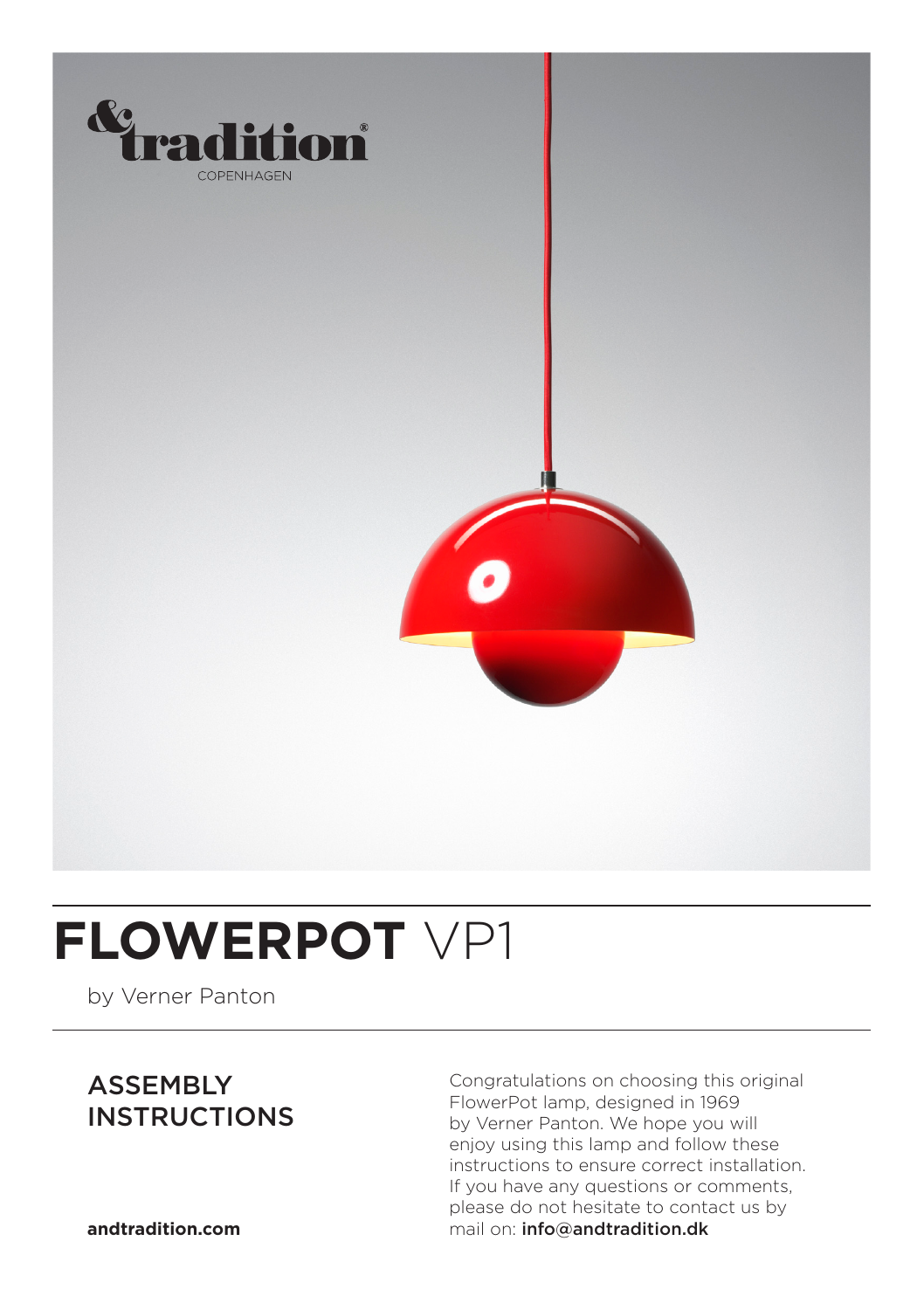#### **Contents:**

- **A** Shade
- **B** Undershade

**C** - 3 meter fabric cord fitted with ceiling loop and connector

block

**D** - Two-part ceiling cup

**Please read these instructions carefully and retain them for future reference to ensure that the lamp is correctly installed should it be moved or sold. For your own safety, please study each step of this instruction manual before you commence installation. &Tradition are not responsible for any faults or damages caused by not following these instructions correctly. Do not modify this lamp in any way.**



### **Installation Suggestions:**

FlowerPot works well in groups or combined with the Big FlowerPot lamp. You can hang them at different heights, in a row or circle. The lamp is perfect over a dining table. Two or three lamps can provide good lighting over a long table. Different colours can also be combined. Visit our website for more inspiration:

#### www.andtradition.com

### **Tools Needed:**

- Plastic-coated ceiling hook for plaster, wood or concrete ceiling.
- Small flat-head screwdriver for wiring
- Cable cutters
- Cable stripper
- Bulb type: E27 fitting 40 watt tungsten bulb or 7 watt low energy bulb.

### **Safety Precautions:**

- Dispose of plastic bag from packaging and do not allow children to play with it.
- Keep product well out of children's reach.
- The lamp is only intended for interior use.
- Lamp exterior gets hot after prolonged use.
- Do not attempt installation of product if you are not competent to do so yourself.
- Consult a professionally qualified electrician if in any doubt.
- Disconnect the electricity supply at the fuse box, before comencing work.

#### **Cleaning Instructions:**

- Wipe surface of lamp shade with a soft, damp sponge or cloth.
- Do not use any abrasive cleaning tools such as steel wool, scouring sponges or stiff brushes.

- Never use strong cleaning agents such as white spirit, terpentine, household glass cleaner or cellulose thinners.

- Only wipe the inside of the shade with a soft, damp cloth or feather duster..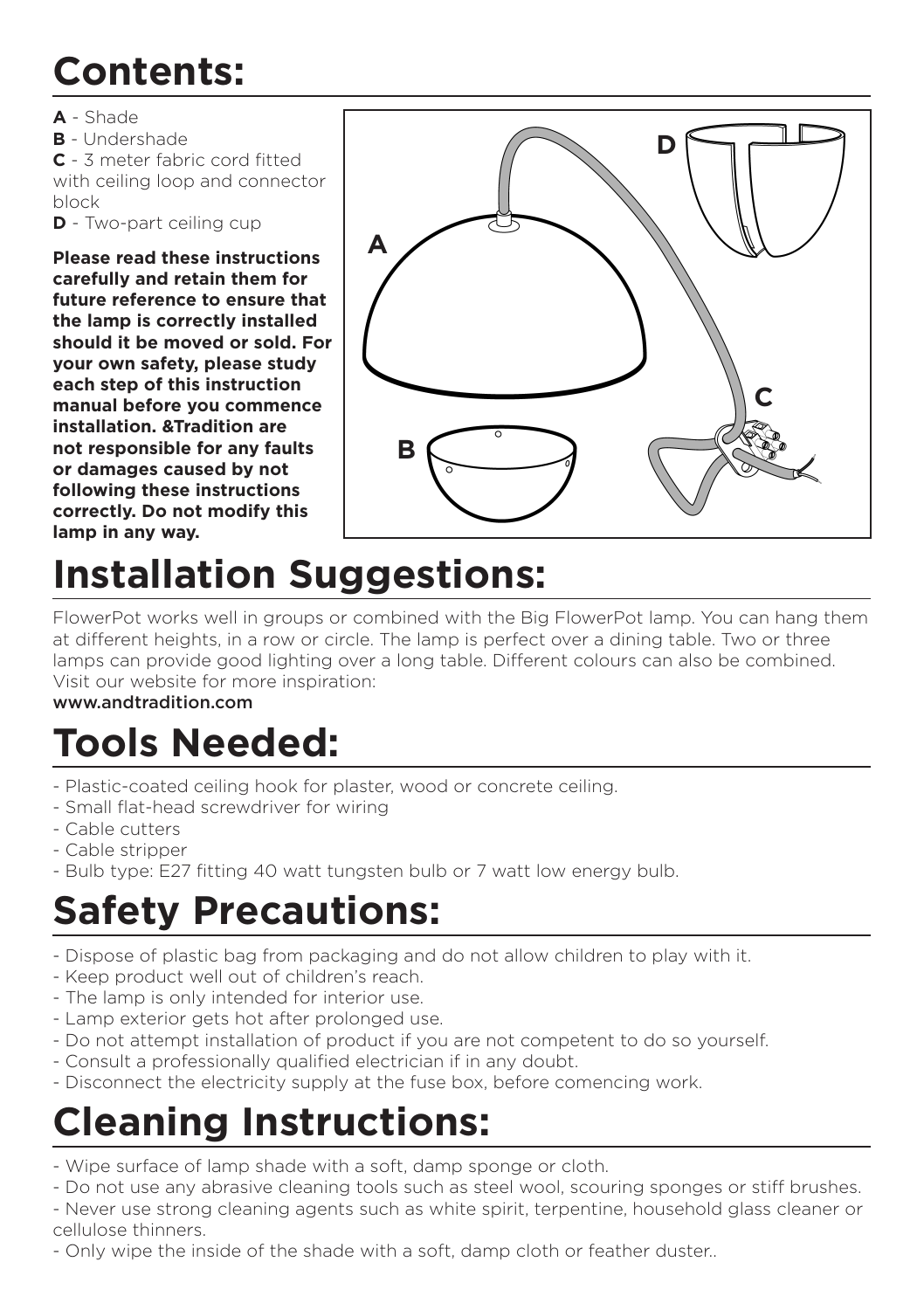# **01.**

Ensure power supply is turned off and remove any existing lamp fitting. Locate the supply cable and ensure it is ready to be fitted to the connector block. Fit ceiling hook close to the domestic AC power supply, but be careful not to come into contact with any hidden cable.



## **02.**

To determine the right hanging height for the lamp, hang it from the ceiling hook and pull the cord carefully through the bottom hole of the ceiling hoop as shown in the illustration. When you have the desired hanging height, pull the excess cord through the middle hole of the ceiling hoop so the cord is tight.



# **03.**

Remove the lamp from the hook and disconnect the end of the cord from the connector block. Cut off the excess cord using a cable cutter so that a minimum of 80 mm cord is left to reconnect to the cable connector. Peel back the outer cable using a cable stripper to expose 30 mm of the blue and brown inner cables. Strip the inner cables to expose 5 mm of wire.



# **04.**

Reconnect the blue and brown cables to the the connector block. Pull the cord tight and hang the lamp from the ceiling hook.